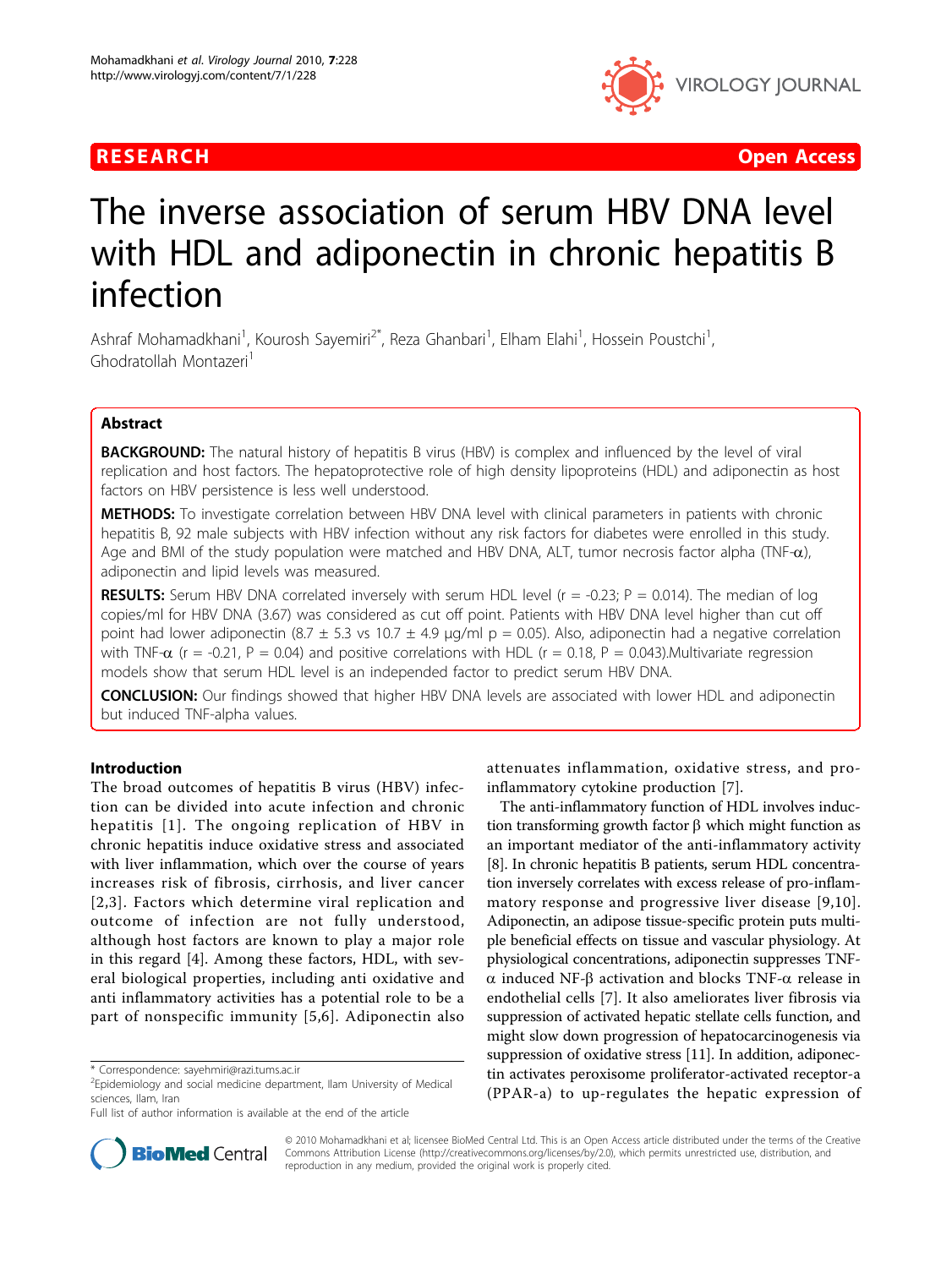apoproteins A-I and A-II, which in turn promotes increased hepatic HDL secretion [[12](#page-4-0),[13\]](#page-4-0). Animal models revealed the hepatoprotective action of adiponectin [[14](#page-4-0)]. It was shown that adiponectin exert its hepatoprotective function by increasing activation of mitochondrial fatty acids  $\beta$ -oxidation and thus reductions of circulation free fatty acid [[13,15\]](#page-4-0).

HDL and adiponectin share common metabolic pathways, however, their role in liver diseases associated with chronic hepatitis B infection is not well understood. To further investigate association of HDL and adiponectin with HBV replication rate and therefore introducing a possible strategy for treating patients with chronic hepatitis B, we examined serum HBV DNA level with regard to serum HDL concentration as well as adiponectin and proposing their beneficial function in treating chronic hepatitis B.

# Materials and methods

# Patients

Sera from 92 male adult carriers, positive for HBsAg and HBV DNA and negative for HBeAg as well as HCV, HDV, and HIV antibodies referring to a tertiary university-based referral center between September 2006 and November 2008 for regularly follow up were collected. None of the patients had evidence of cirrhosis and/or hepatocellular carcinoma. There was no clinical or paraclinical evidence of diabetes mellitus based on criteria defined by World Health Organization [\[16\]](#page-4-0). Both normal and elevated ALTs were included in the study. Patients had no history of treatment for HBV prior to the study and they also had no alcohol consumption. Study protocol was approved by the Ethics Committee of Tehran University of Medical Sciences (TUMS). Informed consent was obtained from all participant.

# Clinical and Laboratory Assessments

Following to an overnight fasting (12h) serum ALT, total cholesterol, triglycerides, high-density lipoprotein (HDL), fasting blood sugar (FBS), Albumin and Bilirubin were measured with commercial kits using a Hitachi 7250 special autoanalyzer (Hitachi, Tokyo, Japan). The body mass index (BMI) was calculated by the formula: weight (kg)/height  $(m^2)$ .

# Determination of Serum Adiponectin Level and TNF- $\alpha$

Both serum adiponectin and TNF- $\alpha$  were measured using enzyme immunoassay Orgenium (Vantaa, Finland) for adiponectin and Bender Medsystems (Vienna, Austria) for TNF- $\alpha$ .

# Virological Assessment

HBs- and HBe- Antigens were tested using commercially available enzyme-linked immunosorbent assay kits from RADIM (Italy). HBV DNA was extracted from 200 μl of serum using QIAamp DNA Blood Mini Kit (QIA-GEN USA) according to the manufacturer's instructions. HBV DNA was then quantified in the Light-Cycler (Roche) using the RealART™ HBV LC PCR (QIAGEN, Hilden, Germany) according to the manufacturer's instructions. The linear range of this assay was  $10^2$ - $10^9$ copies/ml.

# Statistical Analysis

Results were expressed as mean ± standard deviation. Relations between continuous variables were tested using Spearman's rank correlation coefficients, Pearson correlation coefficients and multivariate linear regression models. Adjustment on age, ALT and BMI was performed using multivariate regression models. Kolmogrov-Smirno test was used to test the normality in continues variables (Ramlu-Hansen 1983). When normal distribution assumption was not met for some variables, the square root transformation was used to change continues variables to normal distribution. Log copies/ml HBV DNA was considered as a continues variable in multivariate regression models and when it was considered as a dichotomous variable (less than median and more than median) logistic regression models was used to check association between HBV DNA and other variables. Mean differences were tested by Student's t-test. To find nonlinear association between HBV DNA and HDL with adiponectin in scatter plots, Epanechnikov kernel smooting was used. Analyses were done using STATA ver. 10. P-value less than .05 was considered significant.

# Results

# Characteristics and Clinical Parameters of study population

Demographic and biochemical characteristics of 92 consecutive middle-aged and normal weight male subjects with chronic hepatitis B are presented in Table [1.](#page-2-0) Mean of serum HBV DNA, HDL and ALT level were  $3.7 \pm 0.9$ log copies/ml,  $49 \pm 11$ mg/dl and  $48 \pm 51$  IU/l and for serum adiponectin and TNF-alpha were  $9.7 \pm 5.2$  ng/ml and  $10.6 \pm 3.6$  ng/L respectively.

# Biochemical Evaluation in Patients with Chronic Hepatitis B

Serum HBV DNA (log copies/ml) associated with ALT level ( $r = 0.3$ ,  $P = 0.001$ ). A negative correlation was noted between HBV DNA and serum HDL (r = -0.24,  $P = 0.014$ ). The same correlation was found between adiponectin with TNF-alpha and triglyceride (r = -0.21,  $P = 0.04$ ,  $r = -0.21$ ,  $P = 0.037$ ). In contrast, serum adiponectin showed a positive correlation with serum HDL levels ( $r = 0.21$ ,  $P = 0.05$ ). There was no statistically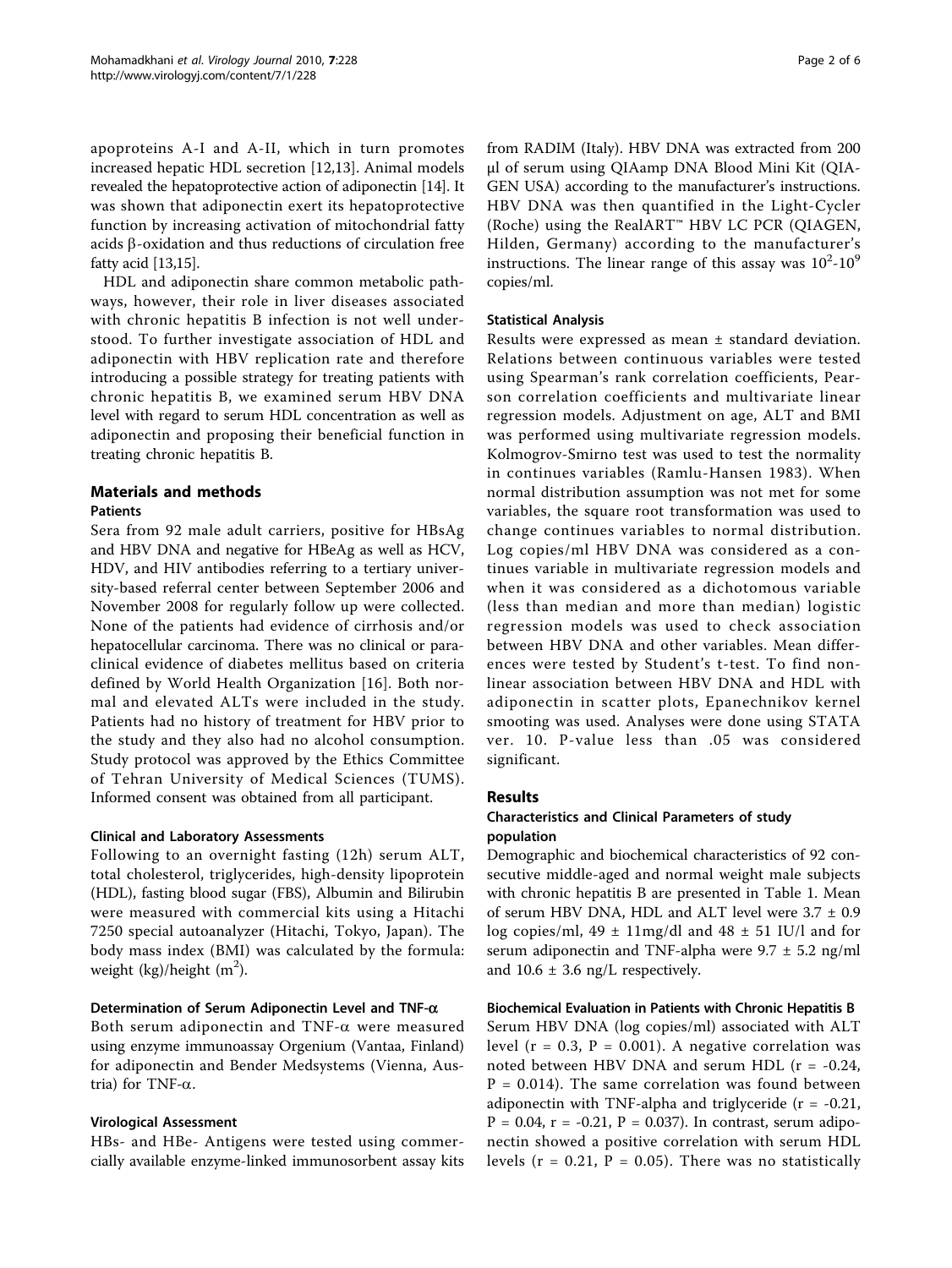<span id="page-2-0"></span>Table 1 Clinical and biochemical characteristics of patients

| Characteristics of patients ( $n = 92$ ) | Mean $\pm$ SD  |
|------------------------------------------|----------------|
| Age(Years)                               | $39 \pm 10$    |
| BMI (kg/m2)                              | $25.5 \pm 1.2$ |
| FBS (mg/dl)                              | $85 \pm 13$    |
| Albumin (g/dl)                           | $4.3 \pm 0.5$  |
| Bilirubin total (mg%)                    | $0.6 \pm 0.3$  |
| $ALT$ (IU/I)                             | $48 \pm 51$    |
| Cholesterol (mg/dl)                      | $168 \pm 33$   |
| Triglyceride (mg/dl)                     | $138 \pm 42$   |
| HDL (mg/dl)                              | $49 + 11$      |
| Adiponectin (ng/ml)                      | $9.7 \pm 5.2$  |
| TNF-alpha (ng/L)                         | $10.6 \pm 3.6$ |
| HBV DNA (log copies/ml)                  | $3.7 \pm 0.9$  |

significant association between serum HDL and adiponectin with FBS, Albumin, Bilirubin, BMI, age, ALT and cholesterol.

# Association of Serum HDL and Adiponectin with HBV DNA

Analysis with median 3.67 for log copies/ml HBV DNA -set as a cut off point- showed that patients with HBV DNA higher than this level had higher levels of ALT (61  $\pm$ 65 vs  $36 \pm 26$  p = 0.02), but lower HDL and adiponectin  $(47 \pm 10 \text{ vs } 52 \pm 12 \text{ p} = 0.04 \text{ and } 8.7 \pm 5.3 \text{ vs } 10.7 \pm 4.9$ p = 0.05 respectively) (Table 2). When Log HBV DNA was considered as a continuous variable in a multivariate regression model we estimate equation:

Log HBV DNA= 4.4 -0.029 adiponectin -0.014 HDL +0.006 ALT

This regression equation shows that with considering adjustment on ALT variable, increasing HDL and adiponectin variables decrease Log HBV DNA.

#### Table 2 Association of clinical findings of chronic hepatitis B with HBV DNA level higher than median log copies/ml or lower than median (3.67 log copies/ml)

| <b>Clinical factor</b> | HBV DNA $<$<br>median * | $HBV$ DNA $>$<br>median * | Ρ<br>value |
|------------------------|-------------------------|---------------------------|------------|
| Age (Years)            | $41 \pm 10$             | $38 \pm 11$               | 0.12       |
| BMI (kg/m2)            | $25.4 \pm 1.1$          | $25.6 + 1.2$              | 0.47       |
| FBS (mg/dl)            | $83 \pm 14$             | $86 \pm 8$                | 0.2        |
| Albumin (g/dl)         | $4.3 + 0.5$             | $4.2 + 0.5$               | 0.7        |
| Bilirubin total (mg%)  | $0.5 + 0.2$             | $0.6 + 0.2$               | 0.7        |
| ALT (IU/I)             | $36 \pm 26$             | $61 + 65$                 | 0.021      |
| Cholesterol (mg/dl)    | $172 \pm 31$            | $164 \pm 34$              | 0.27       |
| Triglyceride (mg/dl)   | $136 \pm 44$            | $140 \pm 39$              | 0.62       |
| HDL (mg/dl)            | $52 \pm 12$             | $47 \pm 10$               | 0.04       |
| Adiponectin (µq/ml)    | $10.7 \pm 4.9$          | $8.7 \pm 5.3$             | 0.057      |
| TNF-a $(nq/L)$         | $9.7 + 2.7$             | $11.5 + 4.2$              | 0.017      |

\*Mean ± SD

TNF- $\alpha$  was significantly elevated in patients with HBV DNA levels more than median compared with those in HBV DNA levels less than median (11.5  $\pm$  4.2 vs 9.7  $\pm$ 2.7  $p = 0.017$ ).

We found that 31% of patients with HBV DNA higher than median had serum HDL less than 40 mg/dl, while 15% of patients with HBV DNA lower than median had serum HDL less than 40 mg/dl. Although the Chisquared P value was 0.06, but it was identified that the number of patients with HDL less than 40 mg/dl and HBV DNA higher than median is approximately 2 times more compared to patients who have HDL less than 40 mg/dl and HBV DNA lower than median.

In a multivariate regression model with depended variable Log HBV DNA and independed variables serum HDL, age, and BMI ,correlation between Log HBV and serum HDL was statistically significant ( $P = 0.036$ . b = -0.018). Coefficient of regression analysis showed an increased unit of serum HDL accompanied with 1.8 percent reduction in log HBV DNA. When adjustment was done on ALT in the multivariate regression model, the association between Log HBV DNA and serum HDL was significant ( $P = 0.046$ ,  $b = -0.016$ ).

Epanechnikov kernel smoothing showed that, patients with serum HDL less than 40, had not a significant association with HBV DNA ( $r = 0.251$ , $P = 0.76$ , $n = 21$ ) but in patients with serum HDL more than 40 this association was negative (r = -0.247,P = 0.038,n = 71) (Figure [1](#page-3-0) and [2](#page-3-0)). Therefore, HBV DNA considered as a continuous variable in linear regression and a dichotomous variable in logistic regression (less than 3.67 and more than 3.67), however, the result of two methods was approximately same.

According to Epanechnikov kernel smoothing in figure [3](#page-3-0) we choose 16 as a cut off point for adiponectin. Eighty patients with adiponectin less than 16, had a negative association with HBV DNA ( $r = -0.22$ ,  $P = 0.049$ ,  $n =$ 80). Regression equation shows that each unit increases in adiponectin accompanied with 0.05 unit decreases in log HBV DNA (t = 2.004,  $P = .049$ ).

There were a few cases that had high levels of adiponectin, after omitting these cases there was negative correlation between Log HBV DNA and serum HDL (r =  $-0.27$ ,  $P = 0.01$  n = 88) and adiponectin (r =  $-0.17$ ,  $P =$ 0.11,  $n = 88$ ) figure [4](#page-3-0) shows this relationship.

#### **Discussion**

Development of cirrhosis and HCC has been attributed to the higher replication index of HBV [[17](#page-4-0)-[19](#page-4-0)]. Thus serum HBV DNA could play important role for monitoring outcome of chronic hepatitis B infection which in part seems to be affected by host factors. The key finding of our investigation was significant negative correlation between HDL and HBV DNA. Moreover we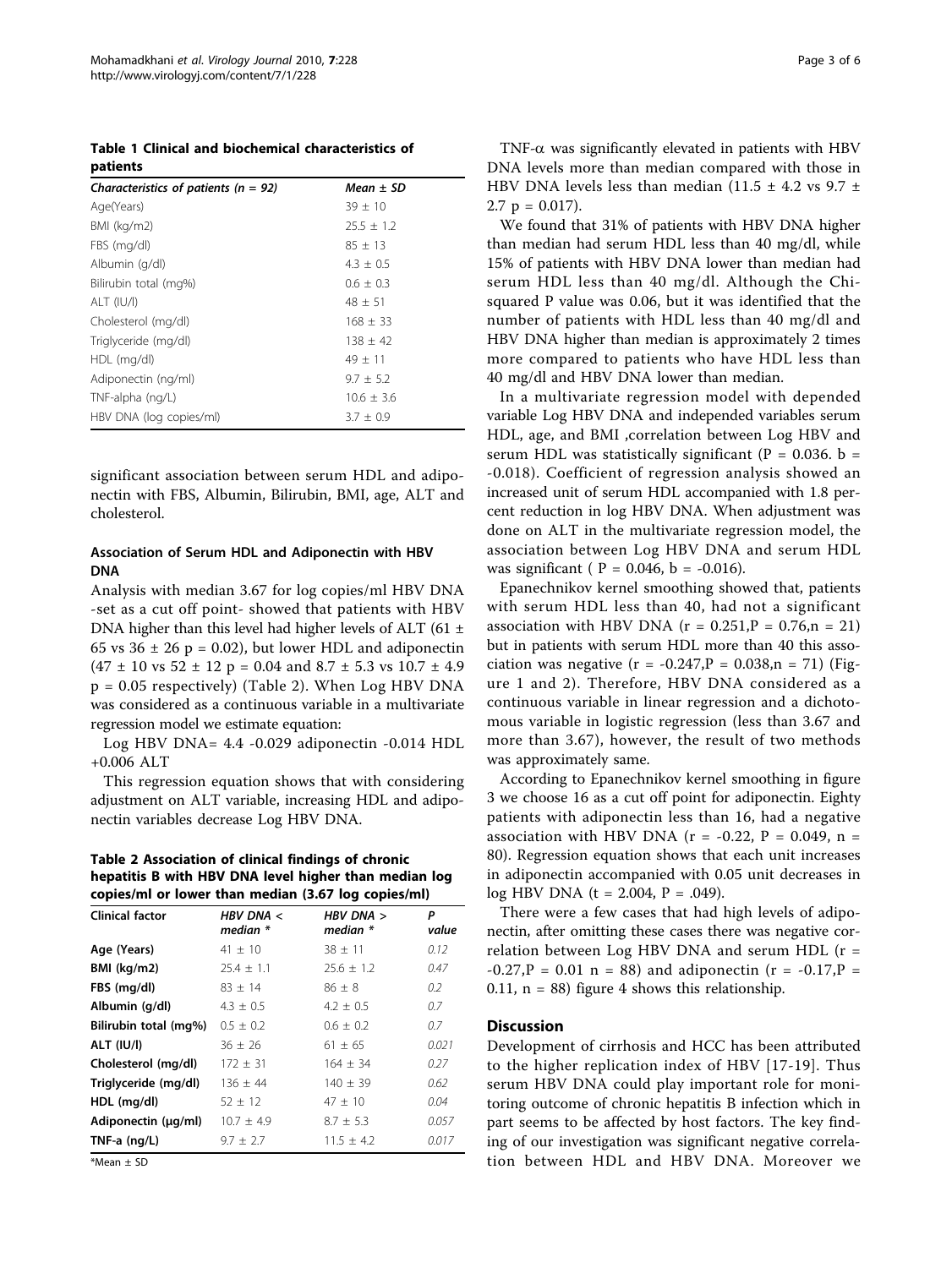showed that there was a negative association between HBV DNA and adiponectin in a concentration less than 16 μg/ml. These associations indicating that HDL can itself reduce viral infection by potent anti-infectious activity [[5\]](#page-4-0). HDL was shown to be part of nonspecific innate immunity. Changes including altered HDL content and HDL apolipoprotein composition might redirect cholesterol from the liver to immune cells during infection [[5,20\]](#page-4-0).

Regarding to viral infectious diseases; influenza infection accompanies with decreased levels of HDL [[21](#page-5-0)]. It has also been reported that HIV-1 RNA viral load correlates with low HDL-Cholesterol levels [[22\]](#page-5-0). In addition high levels of HDL-cholesterol associate with a better viral response in treated HIV patients [\[23](#page-5-0)]. A study carried out in Asian chronic hepatitis C patients, demonstrated that HDL had a significant effect on early viral load decline [[24](#page-5-0)]. Finally most other studies have observed decreased levels of high-density lipoproteincholesterol in chronic hepatitis B virus infection [\[10](#page-4-0)[,25](#page-5-0)]. HDL restores the hepatice endothelial nitric oxide synthase (eNOS) activity which is down regulated in cirrhotic patients. Hence, Thabut et al, showed limited anti-infectious activity in cirrhotic rats with decreased circulating HDL [[26](#page-5-0)]. Herein, we demonstrate the protective effects of HDL to keep lower HBV DNA. It is probable that HDL is a component of the innate immune system that can limit infections [[27\]](#page-5-0). The





<span id="page-3-0"></span>

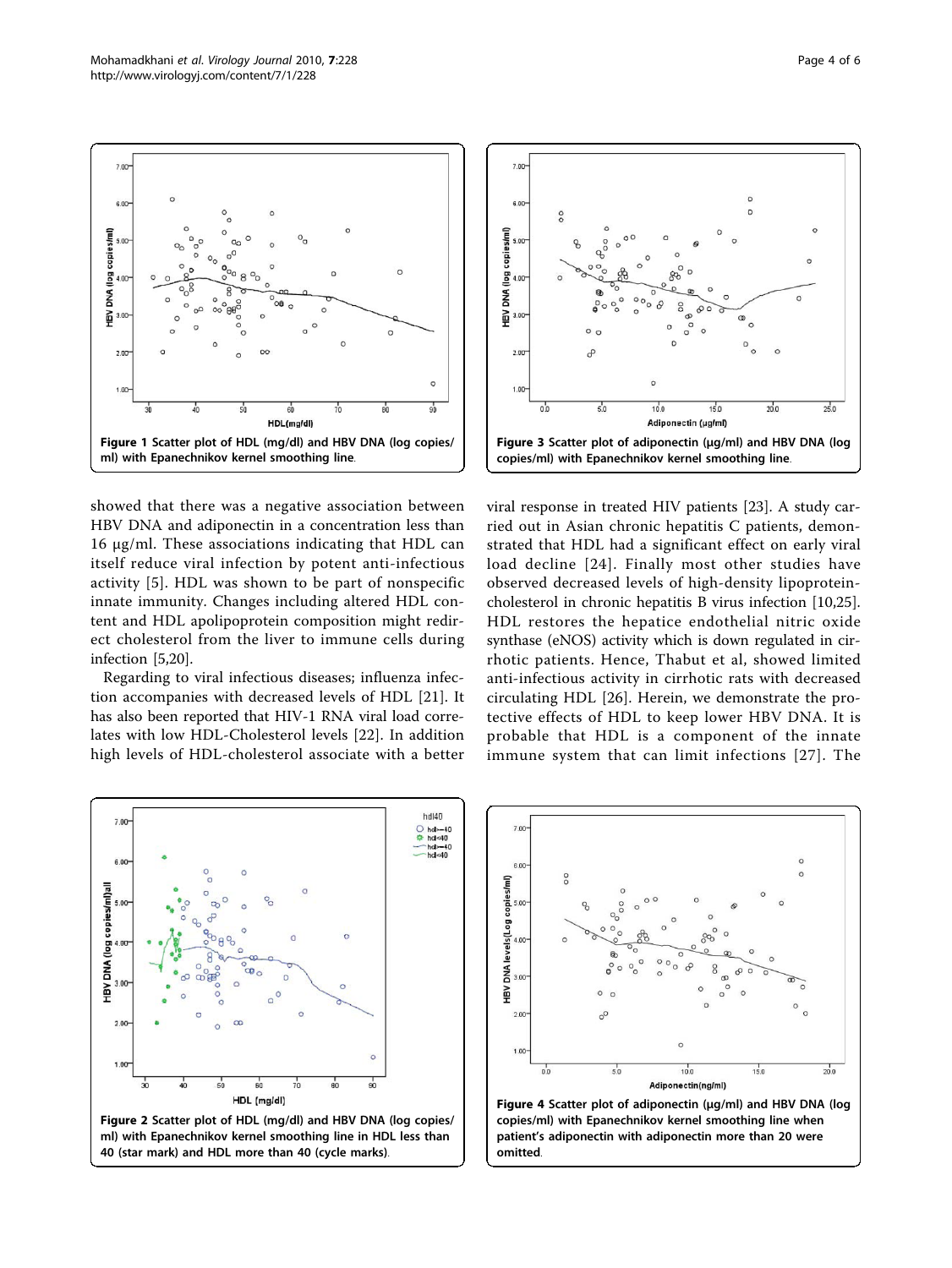<span id="page-4-0"></span>interaction of high-density lipoproteins with human neutrophils has been studied in vitro [[28\]](#page-5-0), here we propose in vivo, in addition to macrophages, HBV might be transferred to HDL and endocytosed within neutrophils.

As noted earlier, Adiponectin likely promotes HDL formation on multiple fronts [13]. We have now shown that adiponectin, independent from common metabolic risk factors contributes inversely with regards to HBV DNA. The positive relationship of adiponectin with the metabolic profile in adults has been less studied in chronic hepatitis B patients. Hui and co-worker reported that serum adiponectin may have a role in fibrosis progression in CHB infection [[29\]](#page-5-0). In contrast another study has suggested that increased serum adiponectin in hepatic inflammatory activity which is an antagonizing TNF- $\alpha$ , may be a secondary to the response to hepatic injury in chronic hepatitis B [9]. Cytokines including TNF- $\alpha$ , are mediators of inflammation and appears to have a direct effect to inhibit apolipoproteins production by hepatocytes [\[30](#page-5-0)].

In summary, while the association between log HBV-DNA and serum HDL was not linear, patients with serum HDL more than 40 mg/dl showed a negative correlation with HBV DNA. In this study we adjusted the population under study for age, sex, BMI, and risk factors for diabetes which inversely correlate with serum HDL and adiponectin level [\[31\]](#page-5-0) in order to obtain more reliable results when assessing the association of variables with the amount of HBV DNA. Thus our investigation suggests that serum HDL concentration could play inhibitory function for hepatitis B viral replication. In addition, adiponectin may also participate in the reduction of viral replication in CHB patients through activation of HDL production. However it should be noted that data regarding to association between serum adiponectin with the circulating HBV DNA level is still rather conflicting. Therefore, this association should be studied in prospective, carefully designed group controlled studies including large cohorts of patients with meticulous consideration of metabolic and other potential confounding factors.

#### Acknowledgements

This Study was supported by grants from the Digestive Disease Research Center, Medical Science, University of Tehran.

#### Author details

<sup>1</sup>Digestive Disease Research Centre, Shariati Hospital, Tehran University of Medical Science, Tehran, Iran. <sup>2</sup>Epidemiology and social medicine department, Ilam University of Medical sciences, Ilam, Iran.

#### Authors' contributions

AM was responsible for doing quantitative HBV DNA, ELISA based assays and writing of this manuscript, Statistical analysis performed by KS, RG was responsible for biochemistry analysis, EE carried out for patients BMI, HP and GM visited patients as a hepatologist, coordinated for sample collection and contributed with critical reading,. The present study had financial support of

Digestive Disease Research Center, Shariati hospital, Tehran University of Medical Sciences and was approved by Ethics Committee of Tehran University of Medical Sciences. contributions: All authors read and approved the final manuscript.

#### Competing interests

The authors declare that they have no competing interests.

#### Received: 15 June 2010 Accepted: 14 September 2010 Published: 14 September 2010

#### References

- 1. Maddrey WC: [Hepatitis B: an important public health issue.](http://www.ncbi.nlm.nih.gov/pubmed/10861647?dopt=Abstract) J Med Virol 2000, 61:362-366.
- 2. Tsai SM, Lin SK, Lee KT, Hsiao JK, Huang JC, Wu SH, Ma H, Tsai LY: [Evaluation of redox statuses in patients with hepatitis B virus-associated](http://www.ncbi.nlm.nih.gov/pubmed/19641006?dopt=Abstract) [hepatocellular carcinoma.](http://www.ncbi.nlm.nih.gov/pubmed/19641006?dopt=Abstract) Ann Clin Biochem 2009, 46:394-400.
- 3. Mohamadkhani A, Jazii FR, Poustchi H, Nouraein O, Abbasi S, Sotoudeh M, Montazeri G: [The role of mutations in core protein of hepatitis B virus in](http://www.ncbi.nlm.nih.gov/pubmed/19939285?dopt=Abstract) [liver fibrosis.](http://www.ncbi.nlm.nih.gov/pubmed/19939285?dopt=Abstract) Virol 1 2009, 6:209.
- 4. Thursz M: [Genetic susceptibility in chronic viral hepatitis.](http://www.ncbi.nlm.nih.gov/pubmed/11672820?dopt=Abstract) Antiviral Res 2001, 52:113-116.
- 5. Kontush A, Chapman MJ: [Functionally defective high-density lipoprotein:](http://www.ncbi.nlm.nih.gov/pubmed/16968945?dopt=Abstract) a new therapeutic target at the crossroads of dyslipidemia [inflammation, and atherosclerosis.](http://www.ncbi.nlm.nih.gov/pubmed/16968945?dopt=Abstract) Pharmacol Rev 2006, 58:342-374.
- 6. Mackness B, Mackness M: [High-density lipoprotein: why all the fuss?](http://www.ncbi.nlm.nih.gov/pubmed/19015220?dopt=Abstract) Ann Clin Biochem 2009, 46:5-7.
- 7. Masaki T, Chiba S, Tatsukawa H, Yasuda T, Noguchi H, Seike M, Yoshimatsu H: [Adiponectin protects LPS-induced liver injury through](http://www.ncbi.nlm.nih.gov/pubmed/15239101?dopt=Abstract) [modulation of TNF-alpha in KK-Ay obese mice.](http://www.ncbi.nlm.nih.gov/pubmed/15239101?dopt=Abstract) Hepatology 2004, 40:177-184.
- 8. Norata GD, Callegari E, Marchesi M, Chiesa G, Eriksson P, Catapano AL: [High-density lipoproteins induce transforming growth factor-beta2](http://www.ncbi.nlm.nih.gov/pubmed/15911702?dopt=Abstract) [expression in endothelial cells.](http://www.ncbi.nlm.nih.gov/pubmed/15911702?dopt=Abstract) Circulation 2005, 111:2805-2811.
- 9. Siagris D, Vafiadis G, Michalaki M, Lekkou A, Starakis I, Makri M, Margaritis V, Christofidou M, Tsamandas AC, Labropoulou-Karatza C: [Serum adiponectin](http://www.ncbi.nlm.nih.gov/pubmed/17650292?dopt=Abstract) [in chronic hepatitis C and B.](http://www.ncbi.nlm.nih.gov/pubmed/17650292?dopt=Abstract) J Viral Hepat 2007, 14:577-583.
- 10. Su TC, Lee YT, Cheng TJ, Chien HP, Wang JD: [Chronic hepatitis B virus](http://www.ncbi.nlm.nih.gov/pubmed/15175824?dopt=Abstract) [infection and dyslipidemia.](http://www.ncbi.nlm.nih.gov/pubmed/15175824?dopt=Abstract) J Formos Med Assoc 2004, 103:286-291.
- 11. Tsochatzis E, Papatheodoridis GV, Archimandritis AJ: [The evolving role of](http://www.ncbi.nlm.nih.gov/pubmed/16952281?dopt=Abstract) [leptin and adiponectin in chronic liver diseases.](http://www.ncbi.nlm.nih.gov/pubmed/16952281?dopt=Abstract) Am J Gastroenterol 2006, 101:2629-2640.
- 12. Hui Y, Yu-Yuan L, Yu-Qiang N, Wei-Hong S, Yan-Lei D, Xiao-Bo L, Yong-Jian Z: [Effect of peroxisome proliferator-activated receptors-gamma and](http://www.ncbi.nlm.nih.gov/pubmed/17999673?dopt=Abstract) [co-activator-1alpha genetic polymorphisms on plasma adiponectin](http://www.ncbi.nlm.nih.gov/pubmed/17999673?dopt=Abstract) [levels and susceptibility of non-alcoholic fatty liver disease in Chinese](http://www.ncbi.nlm.nih.gov/pubmed/17999673?dopt=Abstract) [people.](http://www.ncbi.nlm.nih.gov/pubmed/17999673?dopt=Abstract) Liver Int 2008, 28:385-392.
- 13. Yamauchi T, Kamon J, Ito Y, Tsuchida A, Yokomizo T, Kita S, Sugiyama T, Miyagishi M, Hara K, Tsunoda M, et al: [Cloning of adiponectin receptors](http://www.ncbi.nlm.nih.gov/pubmed/12802337?dopt=Abstract) [that mediate antidiabetic metabolic effects.](http://www.ncbi.nlm.nih.gov/pubmed/12802337?dopt=Abstract) Nature 2003, 423:762-769.
- 14. Xu A, Wang Y, Keshaw H, Xu LY, Lam KS, Cooper GJ: [The fat-derived](http://www.ncbi.nlm.nih.gov/pubmed/12840063?dopt=Abstract) [hormone adiponectin alleviates alcoholic and nonalcoholic fatty liver](http://www.ncbi.nlm.nih.gov/pubmed/12840063?dopt=Abstract) [diseases in mice.](http://www.ncbi.nlm.nih.gov/pubmed/12840063?dopt=Abstract) J Clin Invest 2003, 112:91-100.
- 15. You M, Considine RV, Leone TC, Kelly DP, Crabb DW: [Role of adiponectin](http://www.ncbi.nlm.nih.gov/pubmed/16108051?dopt=Abstract) [in the protective action of dietary saturated fat against alcoholic fatty](http://www.ncbi.nlm.nih.gov/pubmed/16108051?dopt=Abstract) [liver in mice.](http://www.ncbi.nlm.nih.gov/pubmed/16108051?dopt=Abstract) Hepatology 2005, 42:568-577.
- 16. Alberti KGMM, Aschner ACD, Bennett PH, Phoenix NIDDK, et al: Definition, Diagnosis and Classification of Diabetes Mellitus and its Complications. World Health Organization Press; Department of Noncommunicable Disease Surveillance. Geneva. 1999
- 17. Chen CJ, Yang HI, Iloeje UH: [Hepatitis B virus DNA levels and outcomes](http://www.ncbi.nlm.nih.gov/pubmed/19399801?dopt=Abstract) [in chronic hepatitis B.](http://www.ncbi.nlm.nih.gov/pubmed/19399801?dopt=Abstract) Hepatology 2009, 49:S72-84.
- 18. Chen CJ, Yang HI, Su J, Jen CL, You SL, Lu SN, Huang GT, Iloeje UH: [Risk of](http://www.ncbi.nlm.nih.gov/pubmed/16391218?dopt=Abstract) [hepatocellular carcinoma across a biological gradient of serum hepatitis](http://www.ncbi.nlm.nih.gov/pubmed/16391218?dopt=Abstract) [B virus DNA level.](http://www.ncbi.nlm.nih.gov/pubmed/16391218?dopt=Abstract) JAMA 2006, 295:65-73.
- 19. Iloeje UH, Yang HI, Su J, Jen CL, You SL, Chen CJ: [Predicting cirrhosis risk](http://www.ncbi.nlm.nih.gov/pubmed/16530509?dopt=Abstract) [based on the level of circulating hepatitis B viral load.](http://www.ncbi.nlm.nih.gov/pubmed/16530509?dopt=Abstract) Gastroenterology 2006, 130:678-686.
- 20. Burger D, Dayer JM: [High-density lipoprotein-associated apolipoprotein](http://www.ncbi.nlm.nih.gov/pubmed/12849067?dopt=Abstract) [A-I: the missing link between infection and chronic inflammation?](http://www.ncbi.nlm.nih.gov/pubmed/12849067?dopt=Abstract) Autoimmun Rev 2002, 1:111-117.